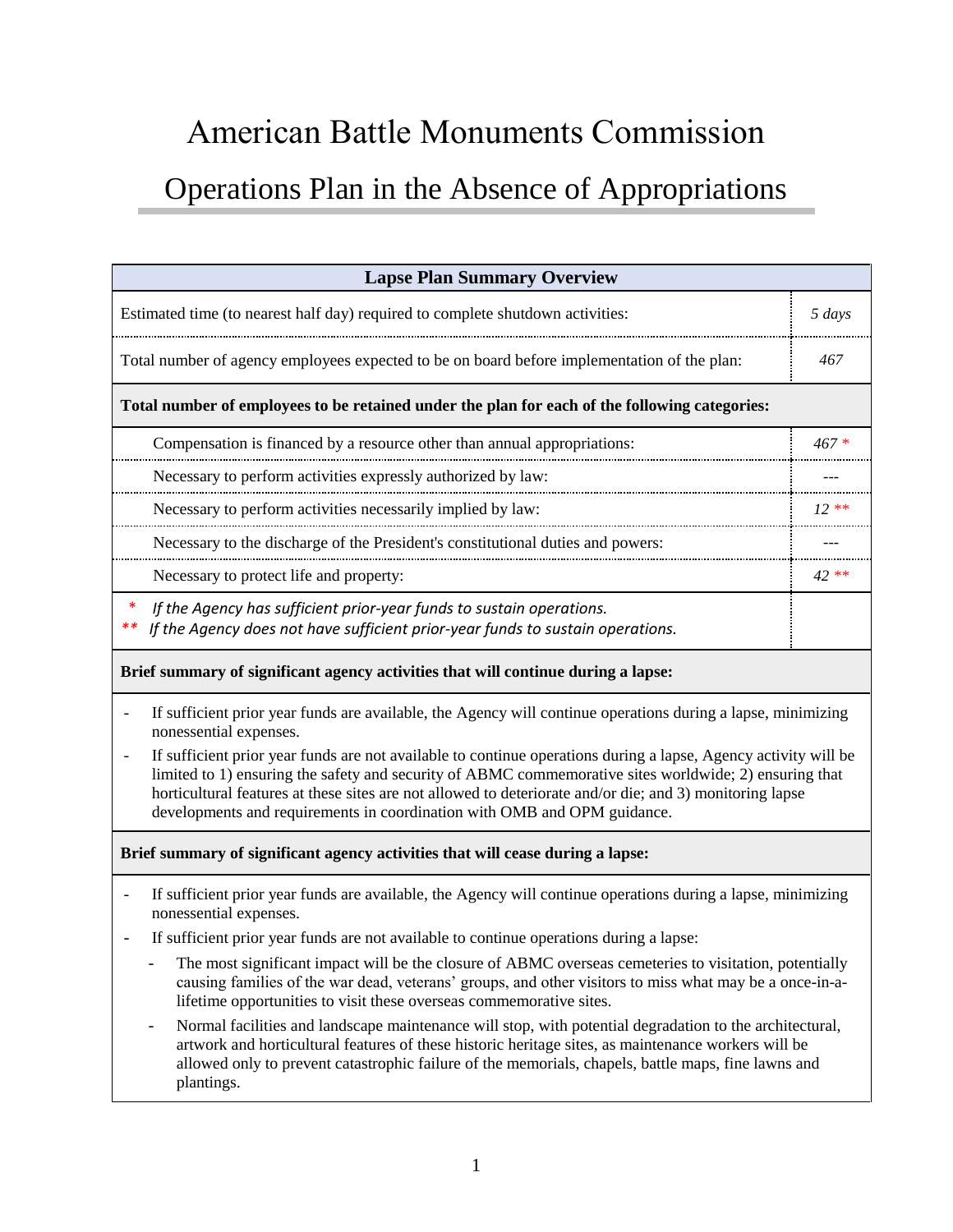#### **Introduction**

American Battle Monuments Commission funds are "no-year" funds that remain available until expended. If the Commission determines that sufficient prior year funding remains available to sustain core mission operations during a lapse in appropriations, Commission facilities and operations will remain open as long as available funds allow.

#### **Operations in the Absence of Appropriations or Prior Year Funding**

If the Commission determines that insufficient prior year funding remains to continue Commission operations during a lapse in appropriations, ABMC is limited to expending funds for only two reasons:

- 1. Work related to an orderly shut-down of ABMC operations.
- 2. Work required protecting ABMC property.

As long as ABMC does not have an appropriation or sufficient prior year funds, only employees engaged in one or both of these two activities will be declared excepted and allowed to work and be paid. There is a clear understanding that following this requirement will result in costs and inefficiencies that all of us recognize would be better avoided. However, we have no choice under the law.

All non-excepted employees are specifically reminded that they are prohibited from working during a shut-down. This means no working at home, no checking email and no contact with our contractors. It is ABMC policy that employees will not be allowed to volunteer their services while in a non-pay status.

#### **Public Access to ABMC Sites**

In the absence of an appropriation or prior year funds and on the orders or notification of the President, OMB, or other competent authority, all of our sites worldwide must be closed to the public. This means that the gates to our cemeteries will be closed. Our operating position will be as when we are closed for Christmas and New Year's. We understand that many visitors will be disappointed. However, superintendents are cautioned that despite their personal desire to help, they are not authorized to allow visitors on-site. The closure will continue until ABMC receives an appropriation.

Clearly visible signs shall be placed at all public entry points in English and the host country language that read:

"DUE TO THE UNITED STATES GOVERNMENT SHUT-DOWN THIS SITE IS CLOSED TO THE PUBLIC. WE REGRET THIS INCONVENIENCE AND HOPE YOU WILL VISIT WHEN WE REOPEN."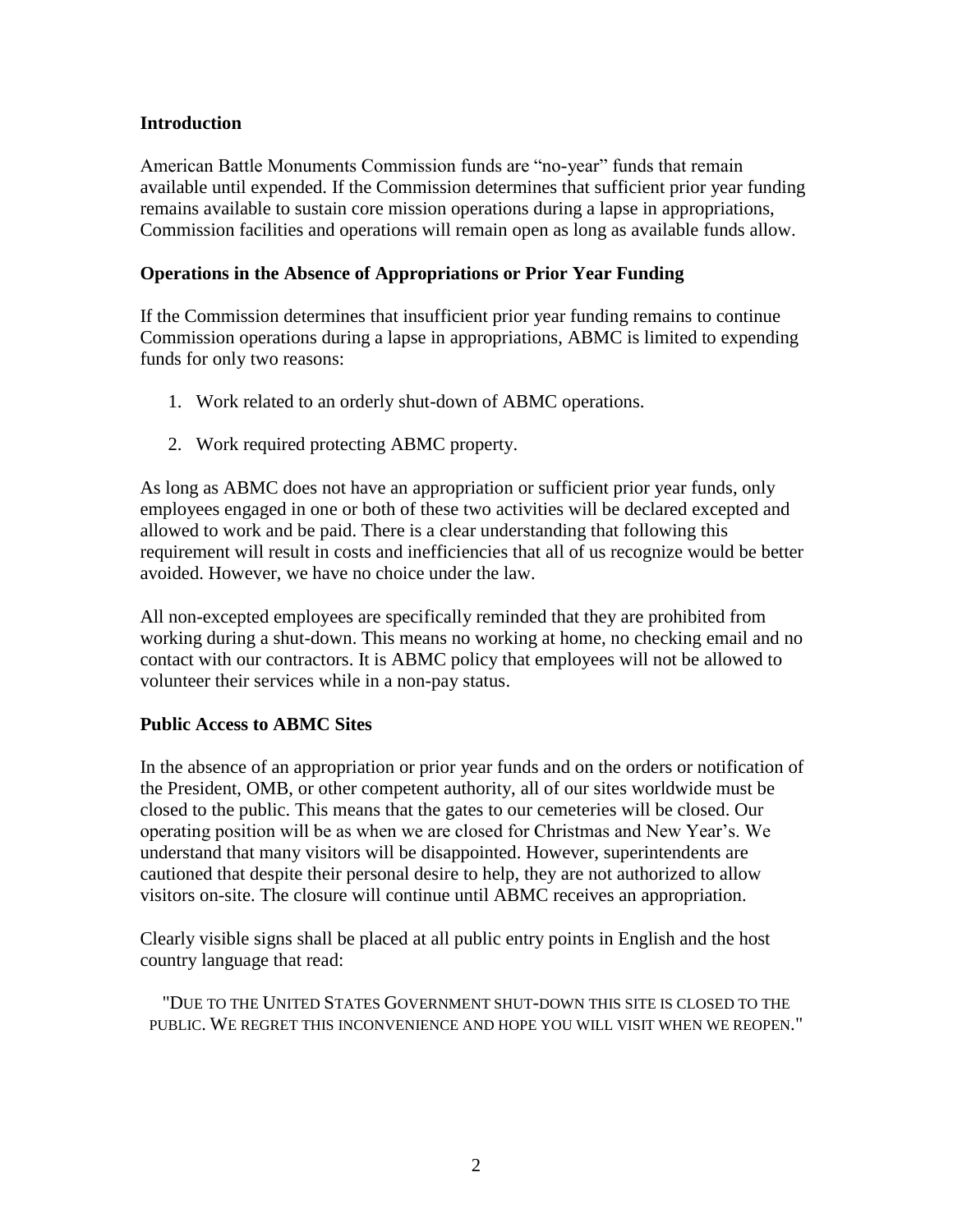#### **Shut-down Procedures**

Superintendents should continually be thinking through property protection issues to assure that our sites are secured if a shut-down occurs. If visitors obtain unauthorized access to our cemeteries they will be asked to leave, but confrontation will be avoided and local authorities will be alerted, if required.

#### *In the Cemeteries*

All cemeteries will be closed to the public for the duration.

The following actions may be taken to protect the site:

- 1. One or two employees as determined by the Chief Operations Officer (COO) may be designated excepted and will remain in pay status to provide a presence onsite during normal business hours. The COO may authorize higher staffing at any specific site that in his judgment requires a more robust presence to assure property protection.
- 2. Our sites are horticulture intensive and any long term lack of care to our horticulture features could result in significant degradation to these heritage assets. Therefore, with the approval of the COO, minimal care and maintenance may be authorized to protect these assets. This provision may not be interpreted as authorizing normal operations. Only those employees required to protect against significant degradations may be recalled to pay status. Authorization for the work must be documented in writing.
- 3. The Commission recognizes that contracted security personnel are present at all ABMC overseas cemeteries, and this security presence must continue due to the presence of significant risk of compromise of the facilities. In addition, should exigent circumstances present such risks to other facilities, the COO may incur obligations to obtain contract guard services or assign Commission employees as required to protect at risk overseas facilities.

ABMC will follow the guidance of the Chief of Mission (COM) on whether we may or may not furlough locally engaged staff. This may result in treating locally engaged staff differently from country to country.

Locally engaged staff not covered by paragraphs 1, 2 or 3 above will be treated as follows:

1. If the COM determines that locally engaged staff may be furloughed, ABMC will follow the instructions of the COM as closely as practical. Generally, this will mean that employees will be placed in some form of leave without pay.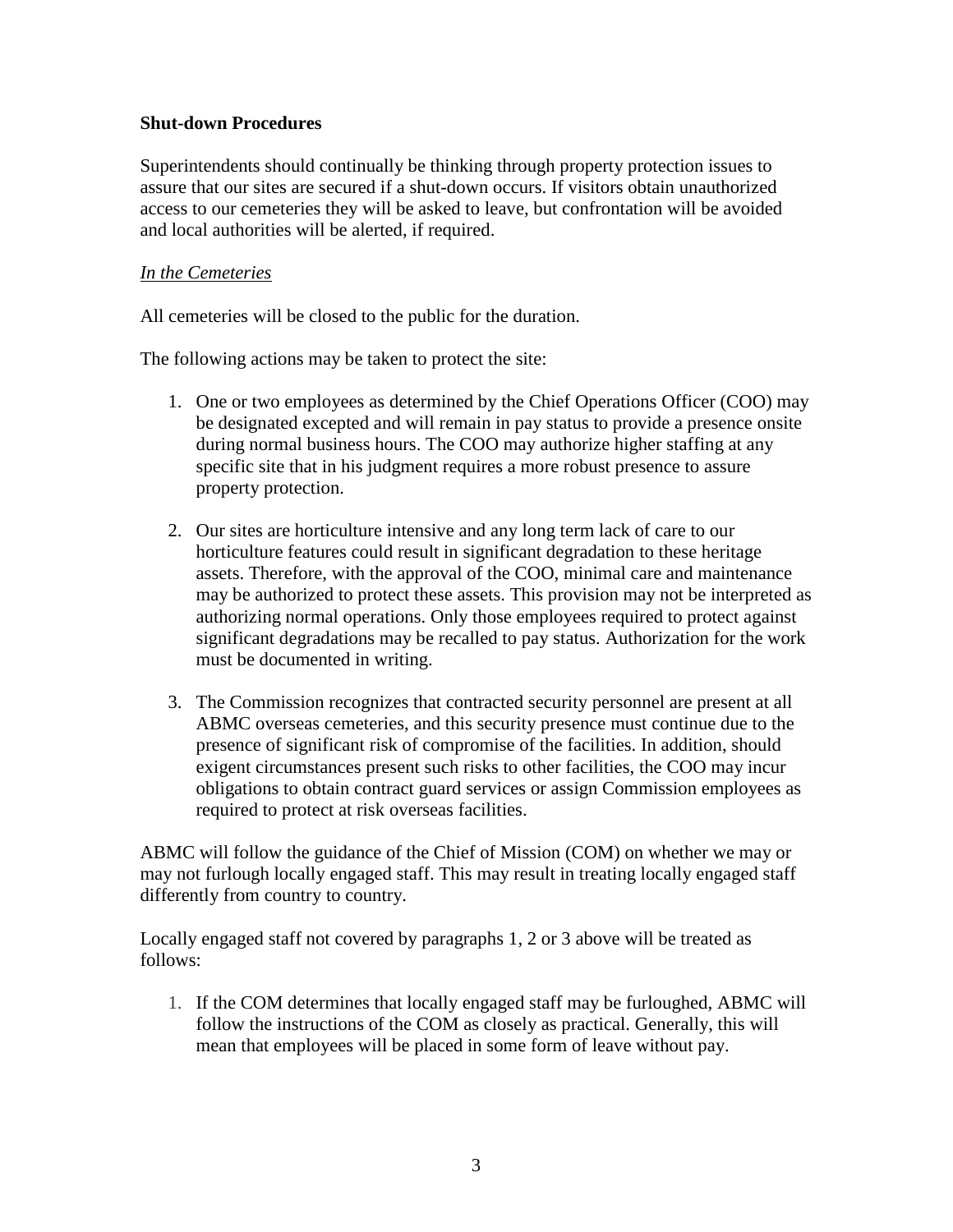- 2. If the COM determines that locally engaged staff may not be furloughed, these employees will be placed on paid administrative leave and will not be allowed to work.
- 3. If the COM determines that locally engaged staff must remain on duty and must be paid, these employees will report for duty and will work and earn pay as they would under normal operating conditions.

#### *In the Overseas Operations Office*

The COO is deemed excepted and will remain in pay status for the duration of the shutdown. The COO may designate one additional GS employee as excepted to remain in pay status for the duration of the shut-down.

The Directors of Finance and Human Resources, as well as up to a total of four additional support positions as determined by the COO, may remain in pay status to assure that all personnel, payroll or other shut-down actions are completed. Processing the shut-down actions will be completed as soon as possible but no later than one week after the shutdown process begins.

Services of other employees on an as needed basis may be required to assure the orderly shut-down of operations. For example, IT support may be required to assure connectivity to service providers for processing payroll and personnel actions, and contracting support may be required to issue stop work orders. Other requirements may present themselves. Therefore, specialist employees may remain in pay status at the discretion of the COO to complete the orderly shut-down. These specialist employees will be placed in furlough status as soon as possible, but no longer than one week after the shut-down process begins.

All other Overseas Operations Office employees are deemed non-excepted and will be furloughed. As within the cemeteries:

- 1. If the COM determines that locally engaged staff may be furloughed, ABMC will follow the instructions of the COM as closely as practical. Generally, this will mean that these employees in the Overseas Operations Office will be placed in some form of leave without pay.
- 2. If the COM determines that locally engaged staff may not be furloughed, these employees in the Overseas Operations Office will be placed on paid administrative leave and will not be allowed to work.
- 3. If the COM determines that locally engaged staff must remain on duty and must be paid, these employees in the Overseas Operations Office will report for duty and will work and earn pay as they would under normal operating conditions.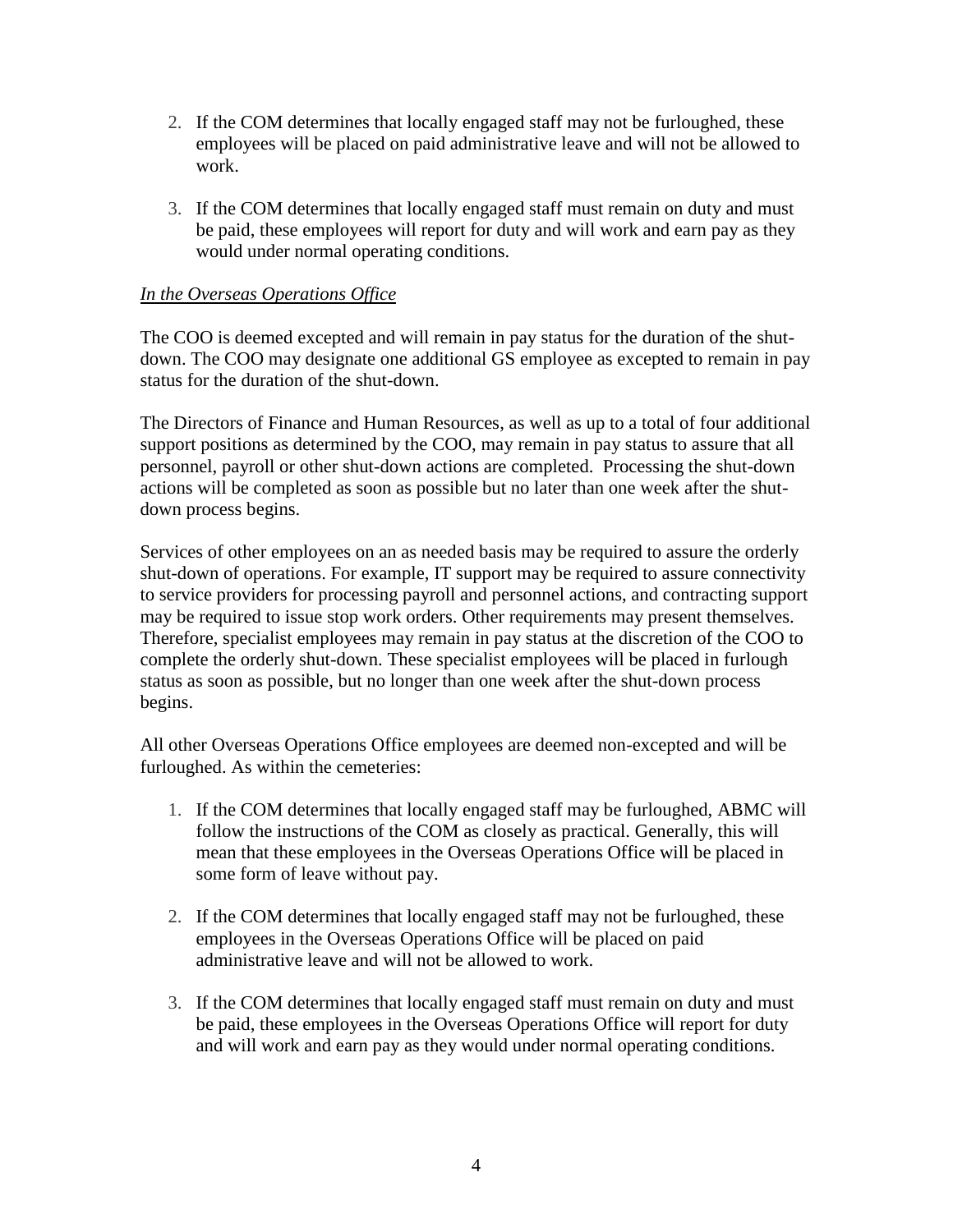#### *In the Headquarters*

The Secretary and Deputy Secretary are deemed excepted and will remain in pay status for the duration of the shut-down. The Deputy Secretary may designate one additional GS employee as excepted to remain in pay status for the duration of the shut-down.

The Chief Financial Officer and the Chief of Human Resources and Administration, as well as up to a total of four additional support positions as determined by the Deputy Secretary, will remain in a pay status to assure that all personnel, payroll, or other shutdown actions are completed. Processing the shut-down actions will be completed as soon as possible but no later than one week after the shut-down process begins.

The services of other employees on an as needed basis may be required to assure the orderly shut-down of operations. For example, IT support may be required to assure connectivity to service providers for processing payroll and personnel actions, and contracting support may be required to issue stop work orders. Other requirements may present themselves. Therefore, specialist employees may remain in pay status at the discretion of the Deputy Secretary to complete the orderly shut-down, but no longer than one week after the shut-down process begins.

All other Headquarters employees are deemed non-excepted and will be furloughed.

#### *Contracts and Contractors*

No contracts will be awarded after appropriations have expired except as needed to assure orderly shut-down or to protect ABMC property or safety at our sites.

No funds will be obligated after appropriations have expired except as needed to assure orderly shut-down or to protect ABMC property or safety at our sites.

Purchase cards may not be used during the shut-down unless the purchase is related to orderly shutdown or to protect property or safety at our sites.

Contracts for professional services will be suspended with no new obligations incurred unless they are needed as part of an orderly shut-down process.

Contract work that is funded with funds that have been properly obligated may continue if the work may be properly supervised or the Contracting Officer's Representative believes the work may continue unsupervised for a short period of time. However, no employees may be deemed excepted solely or primarily to supervise contract work. As a practical matter, this means that while contracts may continue for some short period of time, if the shut-down extends beyond a few days these contracts will need to be suspended simply because there will be no staff to supervise or give guidance to the contractors.